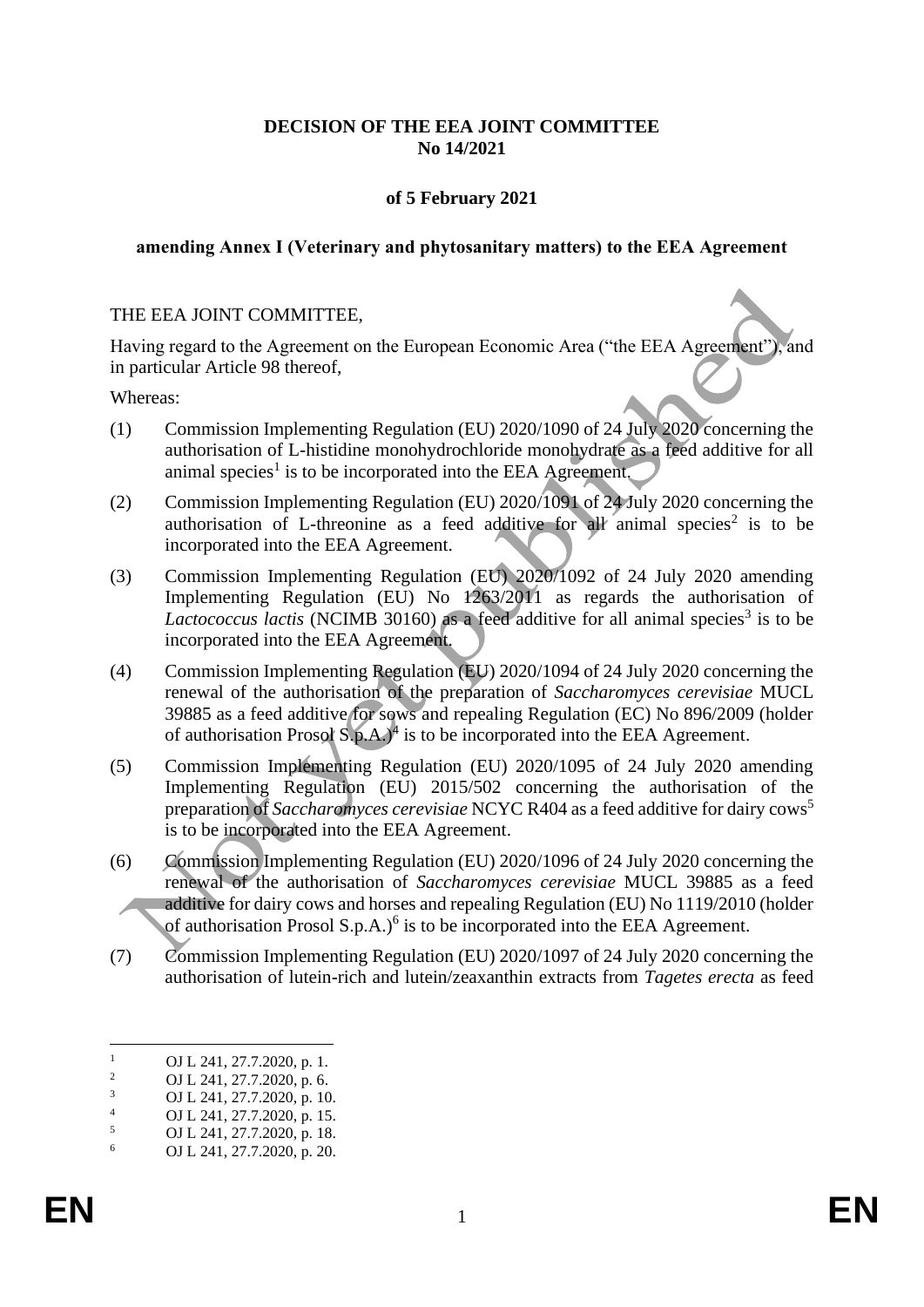additives for poultry (except turkeys) for fattening and laying and for minor poultry species for fattening and laying<sup>7</sup> is to be incorporated into the EEA Agreement.

- (8) Commission Implementing Regulation (EU) 2020/1098 of 24 July 2020 concerning the authorisation of cardamom essential oil from *Elettaria cardamomum* (L.) Maton as a feed additive for all animal species<sup>8</sup> is to be incorporated into the EEA Agreement.
- (9) Commission Implementing Regulation (EU) 2020/1175 of 7 August 2020 concerning the authorisation of L-cysteine hydrochloride monohydrate produced by fermentation with *Escherichia coli* KCCM 80180 and *Escherichia coli* KCCM 80181 as a feed additive for all animal species<sup>9</sup> is to be incorporated into the EEA Agreement.
- (10) Implementing Regulation (EU) 2020/1094 repeals Commission Regulation (EC) No 896/2009<sup>10</sup>, which is incorporated into the EEA Agreement and which is consequently repealed under the EEA Agreement.
- (11) Implementing Regulation (EU) 2020/1096 repeals Commission Regulation (EC) No  $1119/2010<sup>11</sup>$ , which is incorporated into the EEA Agreement and which is consequently repealed under the EEA Agreement.
- (12) This Decision concerns legislation regarding feedingstuffs. Legislation regarding feedingstuffs shall not apply to Liechtenstein as long as the application of the Agreement between the European Community and the Swiss Confederation on trade in agricultural products is extended to Liechtenstein, as specified in the sectoral adaptations to Annex I to the EEA Agreement. This Decision is therefore not to apply to Liechtenstein.
- (13) Annex I to the EEA Agreement should therefore be amended accordingly,
- HAS ADOPTED THIS DECISION:

# *Article 1*

Chapter II of Annex I to the EEA Agreement shall be amended as follows:

1. The following is added in point 2zw (Commission Implementing Regulation (EU) No 1263/2011):

', as amended by:

- **32020 R 1092**: Commission Implementing Regulation (EU) 2020/1092 (OJ L 241, 27.7.2020, p. 10).'
- 2. The following indent is added in point 129 (Commission Implementing Regulation (EU) 2015/502):

**32020 R 1095**: Commission Implementing Regulation (EU) 2020/1095 of 24 July 2020 (OJ L 241, 27.7.2020, p. 18).'

- 3. The following points are inserted after point 349 (Commission Implementing Regulation (EU) 2020/1033):
	- '350. **32020 R 1090**: Commission Implementing Regulation (EU) 2020/1090 of 24 July 2020 concerning the authorisation of L-histidine monohydrochloride

 $\frac{7}{8}$  OJ L 241, 27.7.2020, p. 23.

 $\frac{8}{9}$  OJ L 241, 27.7.2020, p. 28.

 $^{9}$  OJ L 259, 10.8.2020, p. 6.<br>
OJ L 256, 29, 9.2009, p. 6.

 $^{10}$  OJ L 256, 29.9.2009, p. 6.<br> $^{11}$  OJ L 317, 3.12, 2010, p. 9.

OJ L 317, 3.12.2010, p. 9.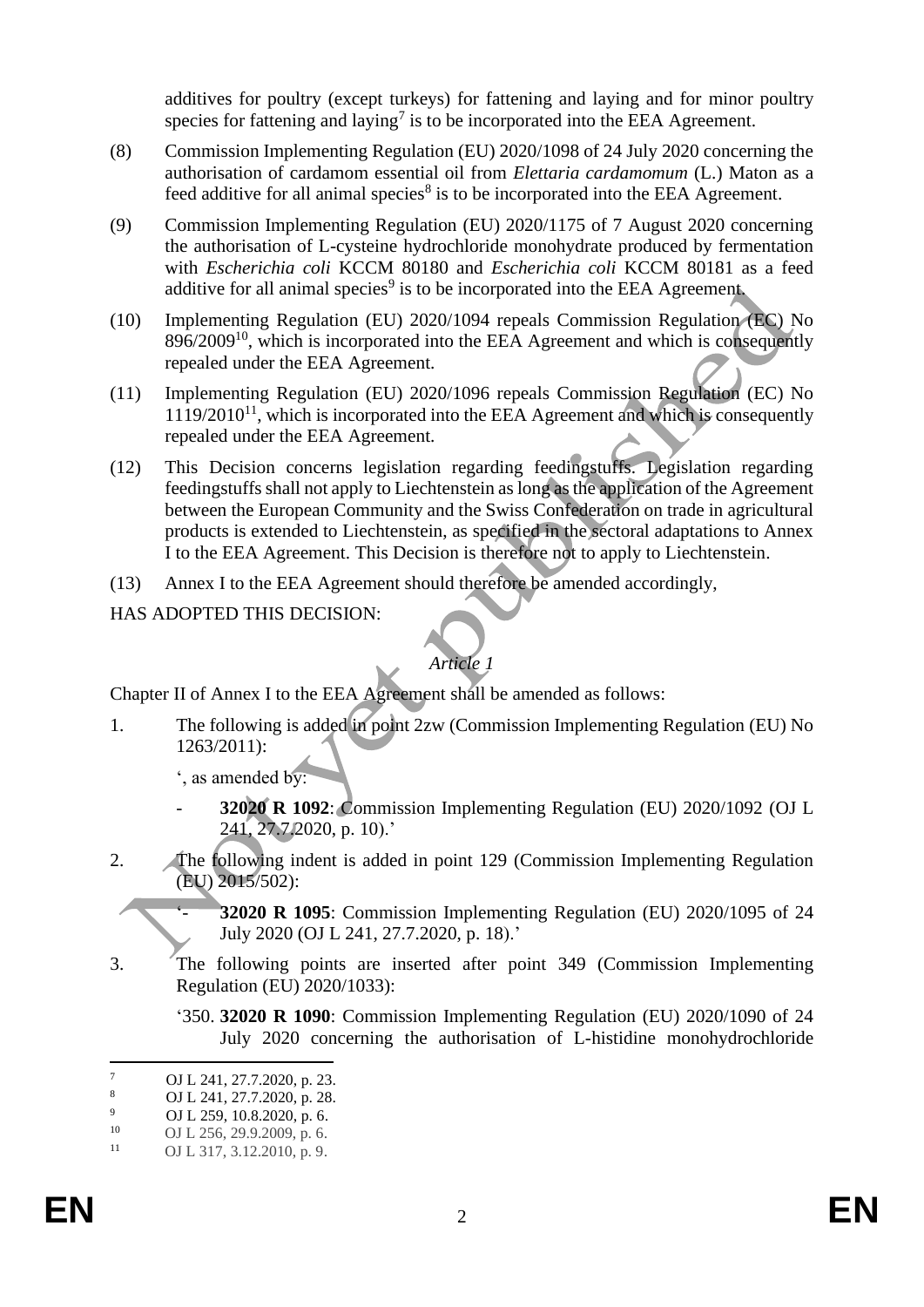monohydrate as a feed additive for all animal species (OJ L 241, 27.7.2020, p. 1).

- 351. **32020 R 1091**: Commission Implementing Regulation (EU) 2020/1091 of 24 July 2020 concerning the authorisation of L-threonine as a feed additive for all animal species (OJ L 241, 27.7.2020, p. 6).
- 352. **32020 R 1096**: Commission Implementing Regulation (EU) 2020/1096 of 24 July 2020 concerning the renewal of the authorisation of *Saccharomyces cerevisiae* MUCL 39885 as a feed additive for dairy cows and horses and repealing Regulation (EU) No 1119/2010 (holder of authorisation Prosol S.p.A.) (OJ L 241, 27.7.2020, p. 20).
- 353. **32020 R 1097**: Commission Implementing Regulation (EU) 2020/1097 of 24 July 2020 concerning the authorisation of lutein-rich and lutein/zeaxanthin extracts from *Tagetes erecta* as feed additives for poultry (except turkeys) for fattening and laying and for minor poultry species for fattening and laying (OJ L 241, 27.7.2020, p. 23).
- 354. **32020 R 1098**: Commission Implementing Regulation (EU) 2020/1098 of 24 July 2020 concerning the authorisation of cardamom essential oil from *Elettaria cardamomum* (L.) Maton as a feed additive for all animal species (OJ L 241, 27.7.2020, p. 28).
- 355. **32020 R 1175**: Commission Implementing Regulation (EU) 2020/1175 of 7 August 2020 concerning the authorisation of L-cysteine hydrochloride monohydrate produced by fermentation with *Escherichia coli* KCCM 80180 and *Escherichia coli* KCCM 80181 as a feed additive for all animal species (OJ L 259, 10.8.2020, p. 6).'
- 4. The text of point 1zzzzzk (Commission Regulation (EC) No 896/2009) is replaced by the following:

'32020 R 1094: Commission Implementing Regulation (EU) 2020/1094 of 24 July 2020 concerning the renewal of the authorisation of the preparation of Saccharomyces cerevisiae MUCL 39885 as a feed additive for sows and repealing Regulation (EC) No 896/2009 (holder of authorisation Prosol S.p.A.) (OJ L 241, 27.7.2020, p. 15).'

5. The text of point 2r (Commission Regulation (EU) No 1119/2010) is deleted.

# *Article 2*

The texts of Implementing Regulations (EU) 2020/1090, (EU) 2020/1091, (EU) 2020/1092, (EU) 2020/1094, (EU) 2020/1095, (EU) 2020/1096, (EU) 2020/1097, (EU) 2020/1098 and (EU) 2020/1175 in the Icelandic and Norwegian languages, to be published in the EEA Supplement to the *Official Journal of the European Union*, shall be authentic.

# *Article 3*

This Decision shall enter into force on 6 February 2021, provided that all the notifications under Article 103(1) of the EEA Agreement have been made<sup>\*</sup>.

No constitutional requirements indicated.